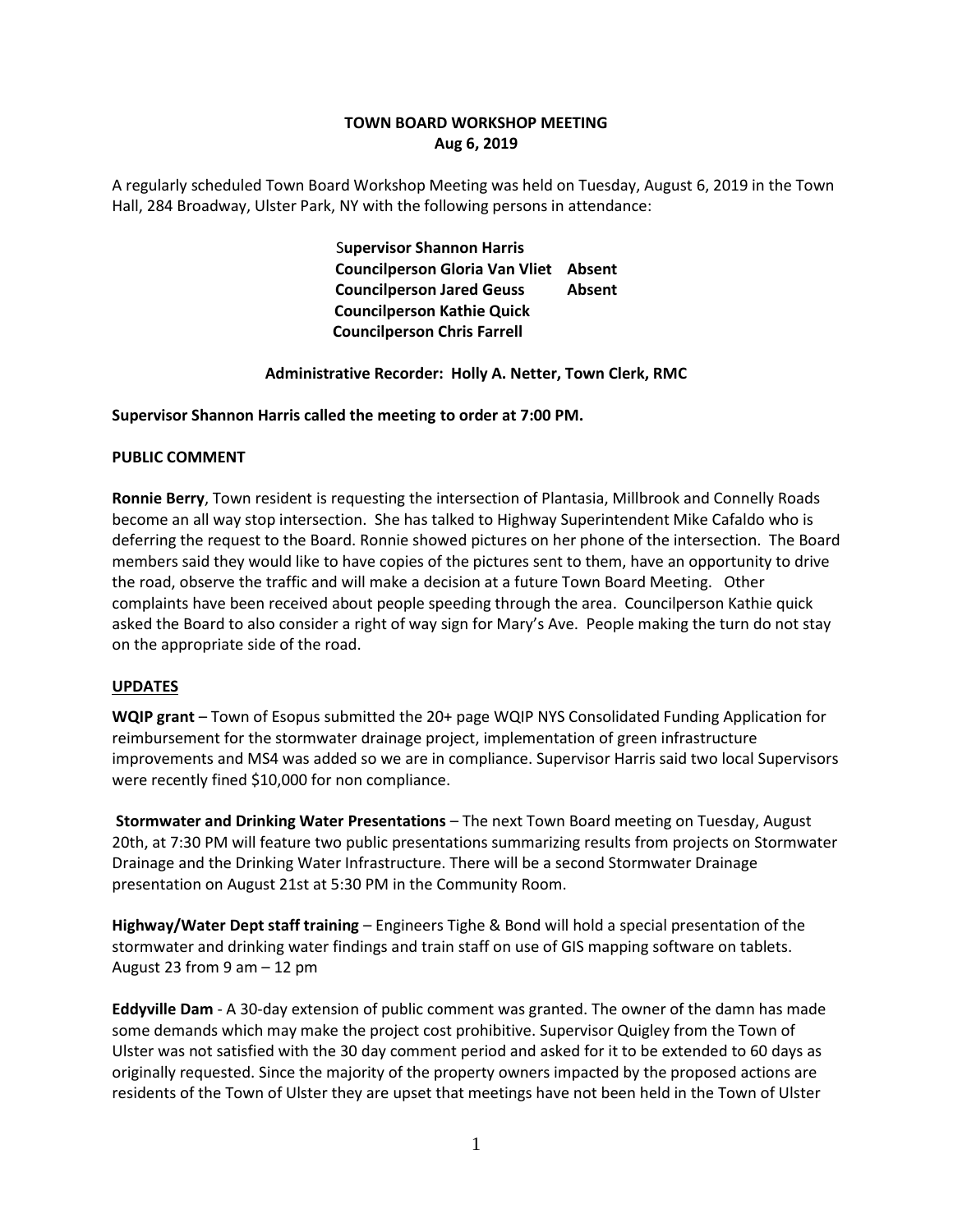and he offered opportunity for the USACOE/NYSDEC to hold meetings at the Town of Ulster Town Hall. He has also requested assistance from Assemblyman Kevin Cahill and Senator George Amedore for intersession with NYS DEC on the issues and requests.

**Transfer Station DEC inspection** –The Esopus Transfer Station passed a surprise DEC inspection on 8/2/19. Compliments for the cleanliness and organization were received and no violations were found.

**Water Storage Tank** -- Supreme Court awarded the Town of Esopus property for the water tank by Eminent Domain. The Water Superintendent has filed the map with Ulster County. Engineers Brinnier and Larios need to amend the initial engineer study and have the contract rewritten to follow the provisions outlined in the grant. Town Board will be lead agency on this matter.

**Vacancy** – Job opening for Buildings and Parks Seasonal Maintenance Worker position is being readvertised. There is a lot of work that needs to be done and the person can help out locking/unlocking the gate to avoid overtime. Supervisor Harris said she has received 6-7 applications since it's been reposted.

# **RESOLUTION OPPOSING THE DANSKAMMER BUILD OUT PROPOSAL**

**WHEREAS,** The Danskammer project would be a massive 550-Megawatt fracked gas plant burning fossil fuels around the clock. The project would emit greenhouse gasses, including carbon and methane, further exacerbating climate change.

**WHEREAS,** the Danskammer build out proposal is against the stated values of Esopus' Smart Climate Community pledge and is detrimental to our quality of life, our economy, our health and environment.

**NOW, THEREFORE, BE IT RESOLVED** that the Town Board of the Town of Esopus calls upon the Public Service Commission to reject the Danskammer application; and

**BE IT FURTHER RESOLVED** that the Town Clerk is directed to submit this statement to the Public Service Commission and to send a copy of this Resolution to New York State Governor Andrew M. Cuomo, U.S. Senator Kirsten Gillibrand, U.S. Senator Charles Schumer, U.S. Congressman Antonio Delgado, New York State Senator Jen Metzger, New York Assembly Member Kevin A. Cahill, Ulster County Executive Patrick K. Ryan, Ulster County Legislative Chair Tracey Bartels, Ulster County Legislator Laura Petit and Legislator James Delaune.

| <b>OFFERED BY:</b>  | <b>COUNCILPERSON CHRIS FARRELL</b>    |               |
|---------------------|---------------------------------------|---------------|
| <b>SECONDED BY:</b> | <b>COUNCILPERSON KATHIE QUICK</b>     |               |
|                     | <b>COUNCILPERSON GLORIA VAN VLIET</b> | <b>ABSENT</b> |
|                     | <b>COUNCILPERSON JARED GEUSS</b>      | <b>ABSENT</b> |
|                     | <b>COUNCILPERSON KATHIE QUICK</b>     | <b>AYE</b>    |
|                     | <b>COUNCILPERSON CHRIS FARRELL</b>    | <b>AYE</b>    |
|                     | <b>SUPERVISOR SHANNON HARRIS</b>      | <b>AYE</b>    |
|                     |                                       |               |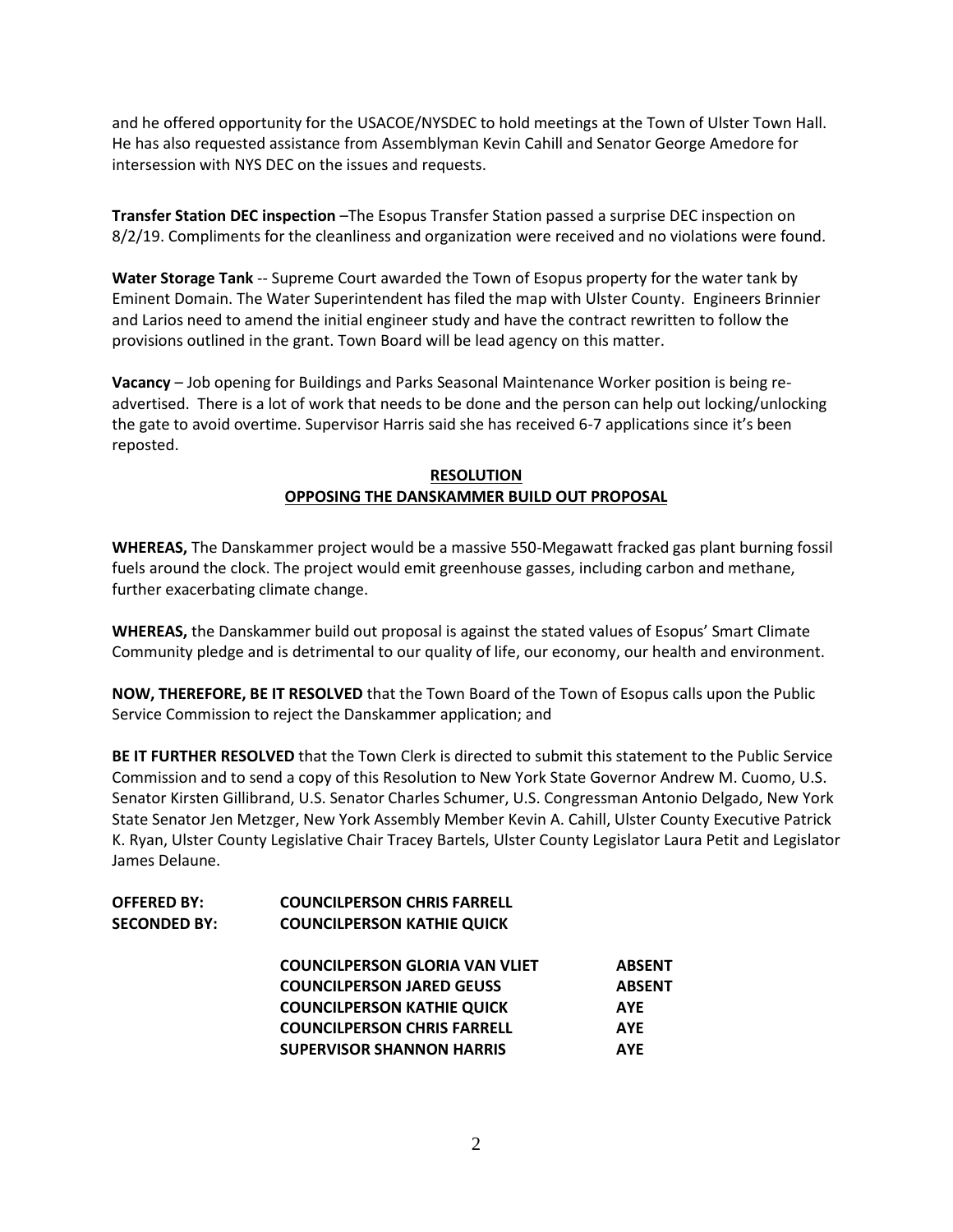## **LAKESHORE VILLAS** –RESIDENT CONCERNS ABOUT LAKESHORE VILLAS PROPERTY MAINTENANCE

**Mike Mulligan** and his wife moved to Lake Shore Villas (LSV) June 2, 2019 from Louisiana. He was sent photographs (by Benny Goldstein) which were very impressive of the development and unit at Lakeshore Villas. Upon his arrival he quickly realized their building and unit had many issues. There were no screens, central air blower worked but emitted no cold air, no hot water, new refrigerator but no electric to it and plates were missing off of the electrical outlets. They had to seek housing at a hotel until the matters could be corrected. Some were simple fixes such as the pilot light not being lit on the hot water tank and the kitchen was wired incorrectly. He said they have provided him with an undersized window air conditioning unit. Except for the air conditioning unit all of the other matters were taken care of in his unit.

Debris has been left all along the side of the buildings as well as ladders left up against the side of their building; sloppy maintenance and a safety threat. Pools are green and yellow, lights are seldom lit, parking lot is dark, and parking curb blocks the walkways.

Mr. Mulligan has had no luck being able to reach the leasing office. He has texted and has not heard back. They started to hand deliver notices for rent payments dated 6/20 on July 9 and the August rent notices were delivered on 7/30. Mr. Mulligan said Lakeshore has the ability to hand deliver notices when they need the rent but not when the tenants need to be notified that the electric will be shut off for maintenance. Suggestions of posting notices in the common areas on bulletin boards and on the company website have been made. They also need a recycling policy and basic information for fire escape.

Mr. Mulligan has been an attorney for 30 years and his lease ends next summer. He said the property management company claims to have 40 years of management experience. With that experience how could they not know the poor condition this place was in prior to buying it. HVAC repairmen are there every other week. Supervisor Harris said the gas lines will be replaced beginning with Building 12.

7 violation tickets have been issued and have been served. LSV has the building department overwhelmed.

Mr. Mulligan said he is not sure if there is anything the Town can do. As far as his individual issues they have to do with him, his lease and any actions he may take in court. He does not expect any relief from the Town. He also feels the answers and explanations that he has been given to questions have not been answered satisfactorily and added the Board may have heard similar experiences from other tenants.

Mr. Mulligan said he is concerned that there is not a lot of available affordable housing for renters in the Town; something the Board may want to consider. He can see potential for overwhelming the Town's structure with complaints and issues with this development.

He wonders if something may be done as far as public notice and public action by having some type of website where complaints can be made. The Public can view and indicate whether the issues are resolved or not in a specific period of time. He said he was not trying to make it impossible for Landlords and actually had represented many Landlords over the years as an attorney. Landlords need to respond to their tenants.

Mr. Mulligan suggested using public or social media to get the information out and it may be a way to solve some of these problems. Jennifer Schyler is coordinator of several of their complexes. If they can share resources of the various complexes with one employee perhaps they can utilize their website to disseminate the information to their tenants.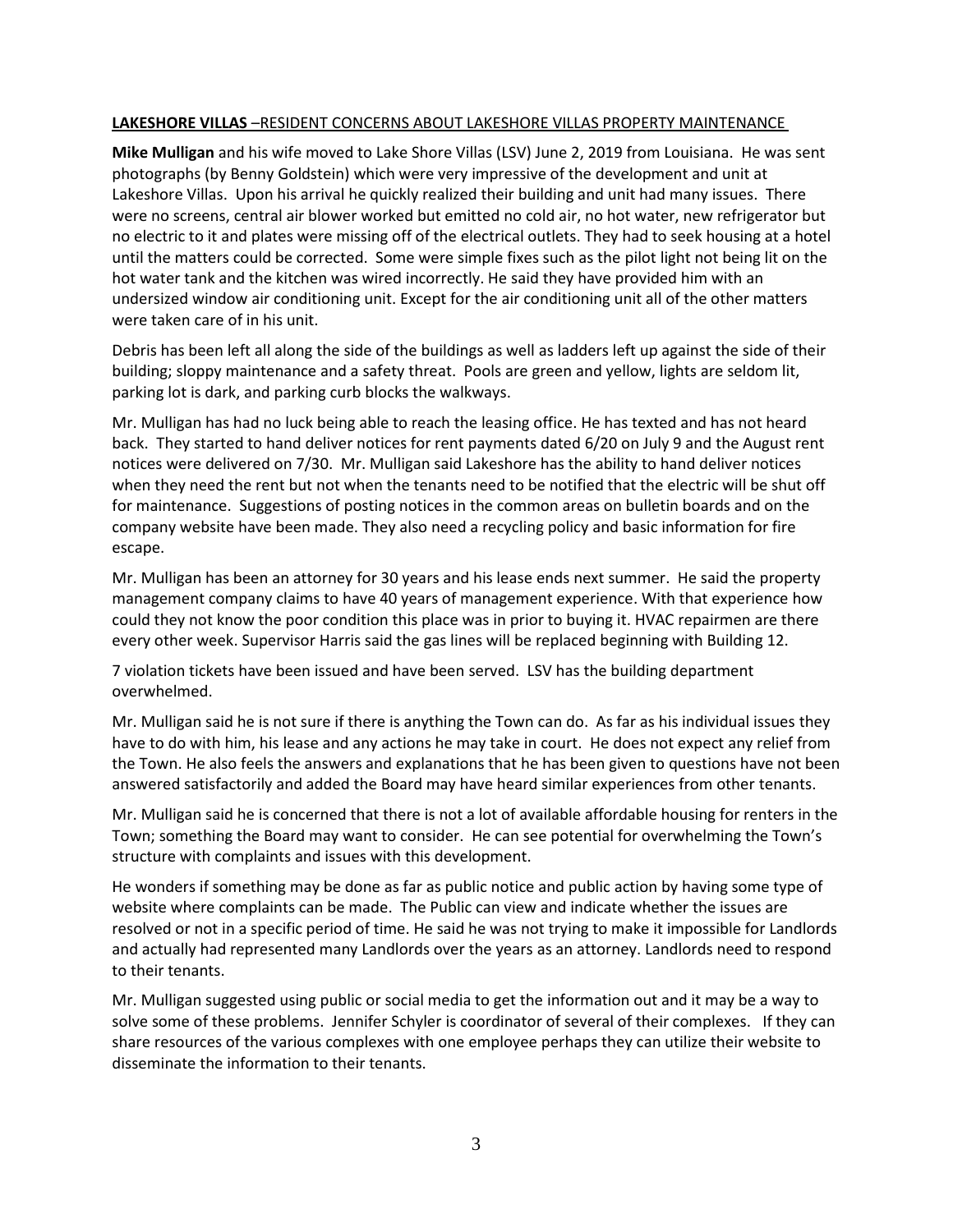Rich Valentine has called the Board of Heath regarding the pool. Supervisor Harris said there is a lot of false advertising going on and lack of upholding the contracts of tenants.

In order for us to qualify to get the tenants protections applied to our Town, we are obligated to commit to doing a survey to prove we have a housing crisis which triggers the law. Kingston just issued a RFP which is approximately \$40,000 to do the study. This should trigger a county wide housing board to be formed. Once it's formed, other towns can opt in by also doing their own surveys to prove they also have a housing crisis. Supervisor Harris will check to see who the lowest bidders were for Kingston and get a quote for the survey.

Shannon Harris said there needs to be a tenant level organizing to take place, such as a tenants union. People are afraid because there seems to be retaliation for people who complain. Kingston's association has offered to come help organize it. Supervisor Harris said she would help set up the meeting and put Mr. Mulligan with the right contacts. Supervisor said we are in the process of taking LSV to court and changing the law to expedite these matters for the future.

Mr. Mulligan said they don't expect it to be perfect, but ask LSV to do things right. If the tenants got more information it would help. Notification to the residents was mandated by the Town. We want to be a town that stands up for our residents. There are enough violations to keep the building department busy every day.

**GRANT FOR RIVER ACCESS** -- HR Estuary grant due August 14th for 2019 River Access funding to pay for surveying and engineering of Freer Beach and Lighthouse Park.

# **TOWN OF ESOPUS RESOLUTION AUTHORIZING THE TOWN SUPERVISOR TO APPLY FOR AND RECEIVE FUNDING UNDER THE DEPARTMENT OF ENVIRONMENTAL CONSERVATION – ROUND 30 - 2019 HUDSON RIVER ESTUARY PROGRAM FOR RIVER ACCESS**

**WHEREAS**, the Town of Esopus Town Board has caused the preparation of a Department of Environmental Conservation Hudson River Estuary Program Grant Application to be prepared and supports the submittal of the application to the New York State Department of Environmental Conservation; and

**WHEREA**S, the purpose of the application is to seek funding which is necessary to begin improving Hudson River access at Freer Park and more specifically to conduct a property boundary and topographic survey and perform a structural evaluation of the existing bulkhead; and

**WHEREAS**, Project shall be titled *"Freer Park Survey and Engineering Evaluation*" and include a grant narrative, work plan, and other supporting documents necessary for submission of the application; and

**WHEREAS**, the Town Board is hereby committed to using municipal funds and in-kind services as a local match for a minimum of fifteen percent (15%) of the total project cost; and

**NOW THEREFORE BE IT RESOLVED**, by the Town of Esopus Town Board that the Town shall hereby apply to the Department of Environmental Conservation for the Round 30 - 2019 Hudson River Estuary Program Grant for River Access.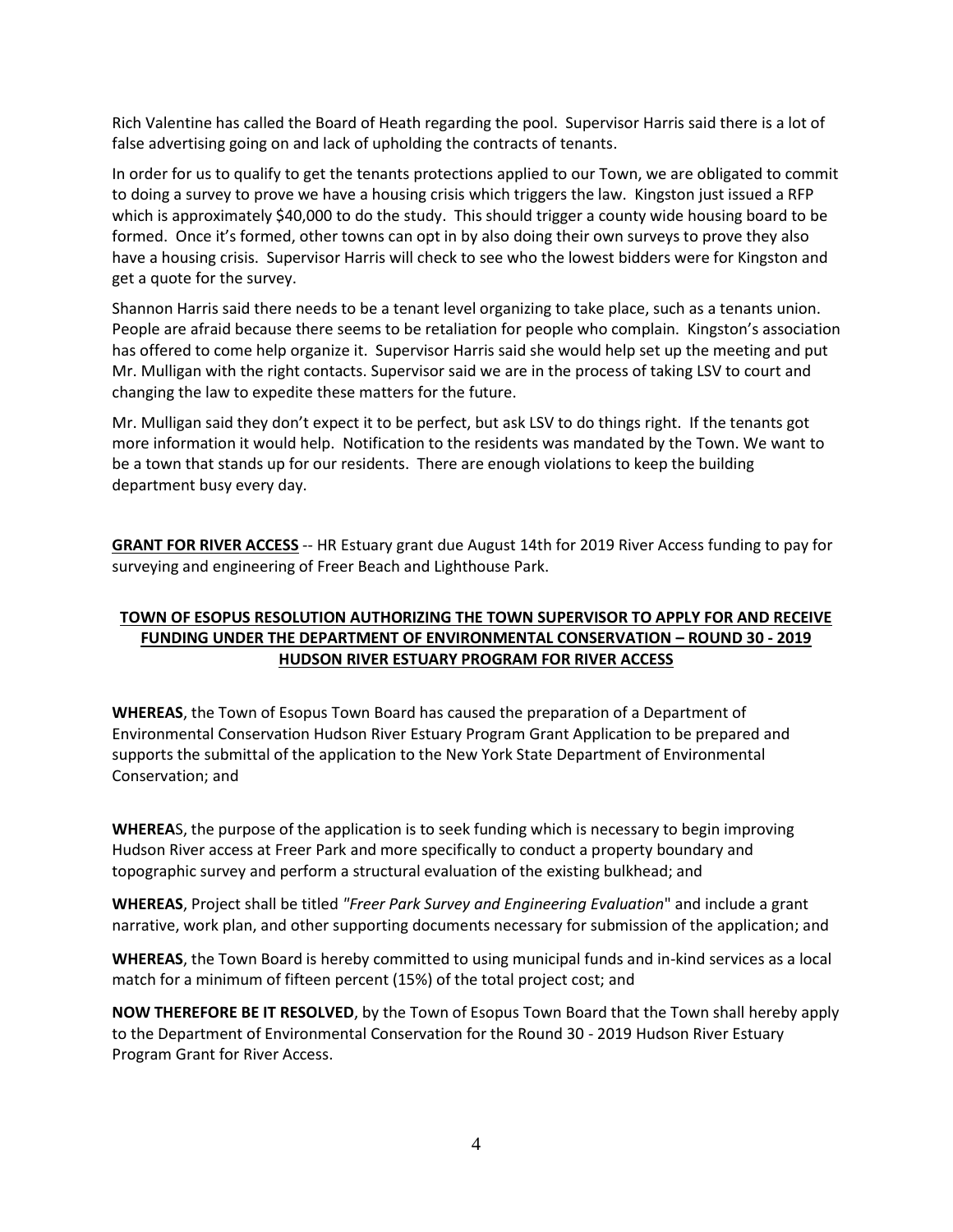**BE IT FURTHER RESOLVED**, that the Town Supervisor is hereby authorized and designated as the representative and to act as such in connection with the application to provide additional information as may be required including all understandings and assurances contained in the application; and

**BE IT FURTHER RESOLVED,** that the Town Supervisor is hereby authorized and directed to execute any contract and*/*or agreement with the NYS Department of Environmental Conservation upon grant award in connection with the Application and her designee is further authorized to request funds from the NYS Department of Environmental Conservation pursuant to said contract and*/*or agreement; and

**BE IT FURTHER RESOLVED,** to the extent all or any actions hereby authorized have been executed and*/*or performed by the Town Supervisor all are hereby ratified and confirmed and this Resolution take effect immediately.

| <b>OFFERED BY:</b>  | <b>COUNCILPERSON CHRIS FARRELL</b>    |               |
|---------------------|---------------------------------------|---------------|
| <b>SECONDED BY:</b> | <b>COUNCILPERSON KATHIE QUICK</b>     |               |
|                     | <b>COUNCILPERSON GLORIA VAN VLIET</b> | <b>ABSENT</b> |
|                     | <b>COUNCILPERSON JARED GEUSS</b>      | <b>ABSENT</b> |
|                     | <b>COUNCILPERSON KATHIE QUICK</b>     | <b>AYE</b>    |
|                     | <b>COUNCILPERSON CHRIS FARRELL</b>    | <b>AYE</b>    |
|                     | <b>SUPERVISOR SHANNON HARRIS</b>      | <b>AYE</b>    |
|                     |                                       |               |

# **LABERGE AMENDMENT FOR SUBMISSION OF THE ABOVE HR ESTUARY GRANT**

**A MOTION WAS MADE BY CHRIS FARRELL TO AUTHORIZE SUPERVISOR HARRIS TO SIGN CONTRACT ADDENDUM 2018062-01 FOR THE HUDSON RIVER ESTUARY GRANT FOR RIVER ACCESS IN THE AMOUNT OF \$4,800 TO LABERGE GROUP. THE MOTION WAS SECONDED BY COUNCILPERSON KATHIE QUICK. ALL MEMBERS PRESENT WERE IN FAVOR. MOTION CARRIED.** 

## **TRANSFER STATION**

Lenny Liberta has asked for permission on a trial basis to have the Transfer Station open Sundays from 1 pm – 4 pm. Promotion of the new temporary hours will be put on the website. The Board will evaluate the success to see if there is enough interest to continue.

**A MOTION WAS MADE BY COUNCILPERSON KATHIE QUICK TO THE ALLOW LENNY LIBERTA TO BEGIN EXPLORING OPENING ON SUNDAYS. THE MOTION WAS SECONDED BY COUNCILPERSON CHRIS FARRELL. ALL MEMBERS PRESENT WERE IN FAVOR. MOTION CARRIED.** 

## **EXECUTIVE SESSION**

**A MOTION WAS MADE BY COUNCILPERSON CHRIS FARRELL AT 8:30 PM TO GO INTO EXECUTIVE SESSION FOR THE PURPOSE OF INTERVIEWING FOR THE CUSTODIAL POSITION AT TOWN HALL AND TO DISCUSS THE EMPLOYMENT HISTORY OF PARTICULAR EMPLOYEES. THE MOTION WAS SECONDED BY SUPERVISOR HARRIS. ALL MEMBERS PRESENT WERE IN FAVOR. MOTION CARRIED.**